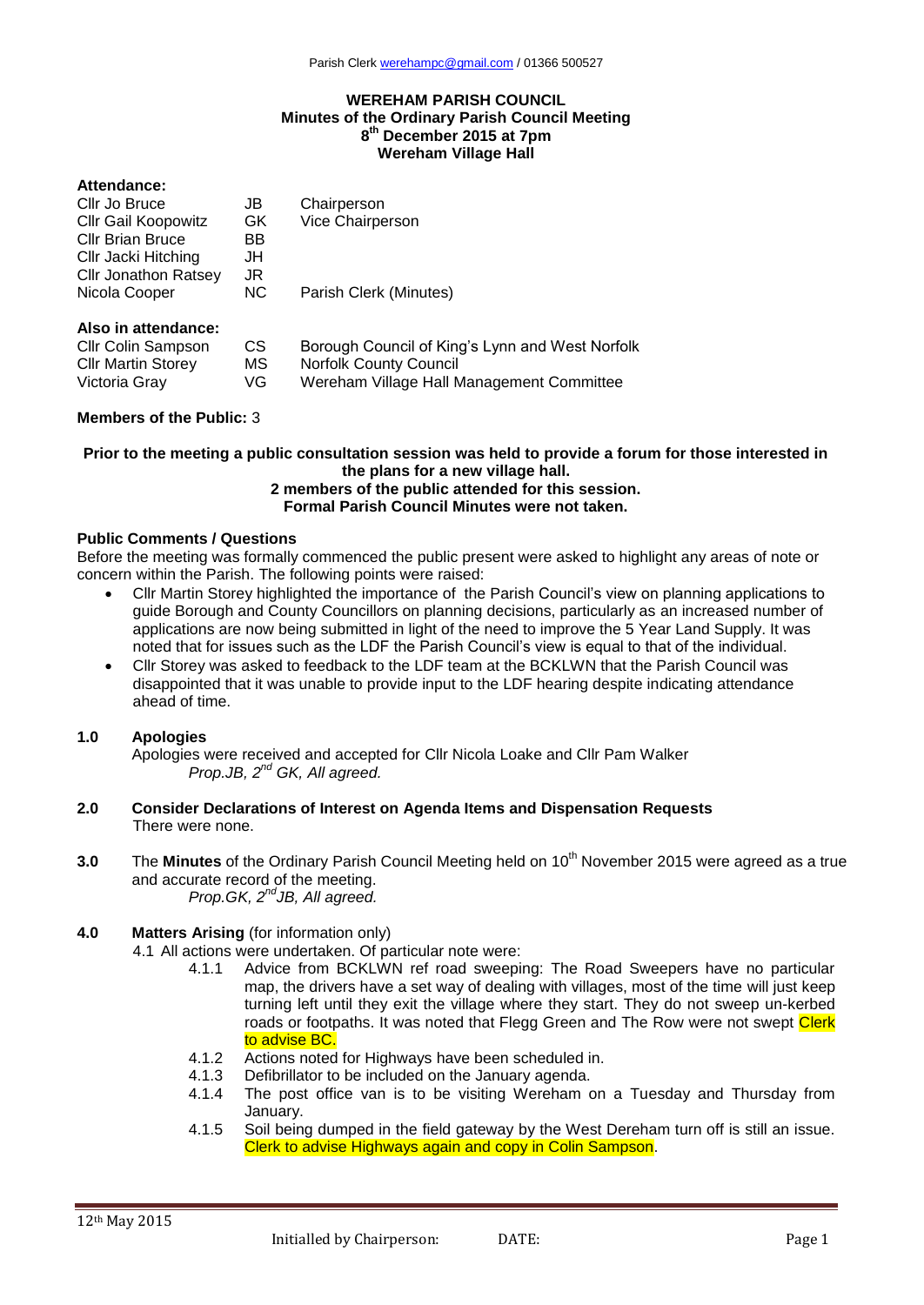# **5.0 Correspondence Received**

- 5.1 A full list was provided within the meeting. Of particular note was:
	- 5.1.1 Letter from BCKLWN ref LEADER funding. Details passed to Wereham Village Hall Management Committee.

## **6.0 Grant Application from Wereham Village Hall**

- 6.1 The consultation sessions are now complete. Clerk to post reminder for voting on the notice board, facebook and the Website.
- 6.2 The voting box will be made available at remaining December village events where possible if the Clerk or a Councillor is present.

## **The Chair resolved to adjust the order of the agenda to ensure that items that would inform discussions on the Precept Forecast spreadsheet discussion were resolved first before the Agenda Item Precept (formerly 7.0).**

### **7.0 Village Management Issues**

- 7.1 The Tree Management report and quotation from CGM was discussed. Clerk to obtain comparable quotes before the January meeting. CP Tree Services and Andy Campbell to be invited to quote. Insurances to be requested. JH to find out if tree no T13 is owned by Mrs Roberts.
- 7.2 **The Grounds Maintenance contract for 2016 was discussed, quotes have been received:** 
	- 7.2.1 **CGM: Cost of Grounds maintenance for 2016: £1,765.32 inc VAT**

7.2.2 **NORSE: Cost of Grounds maintenance for 2016: £7,136.86 inc VAT** It was resolved that CGM should be appointed for 2016 Grounds Maintanance, the Council agreed that it did not wish to consider an extended contract period and that alternatives would again be invited to quote for 2017 onwards. Clerk to write to CGM and request a schedule of works and regular contact with BB who agreed to be the main contact for Grounds Maintenance issues.

# *Prop JB, 2nd GK, all agreed.*

- 7.3 Rough quotations have been received from Highways with regards to the failing Pond Wall. Two repair options have been considered:
	- 7.3.1 To repair and reinstate the pond wall using sheetpiles approx. £30,000
	- 7.3.2 To create a graded banking in place of the concrete wall along the southern bank of the pond from Church Road towards Bens Lane. Including removal and disposal of concrete and soil / spoil and making good of the bank. Approx £1,500.

Highways have agreed that any adjustments or repairs required to the drainage pipe, which runs into the pond, would be dealt with under the responsibility of NCC Highways.

- 7.4 It was agreed that The Clerk would go back to Andy and ask for a firmed up quote for the regrading option and to request additional information with regards to permissions and changes to pond volume. Also any information on whether the Parish Partnership will be running in 2016 and if it could possibly part fund this. Quotes to also be requested from West Dereham Plant Hire and Middleton Aggregates. Mr Gott, present at the meeting, agreed to ask the Internal Drainage Board if they would also quote for works.
- 7.5 The Planning Enforcement Office at BCKLWN has set a time period for the fencing at Crown Gardens pathway to be removed and will proceed to enforcement action if this request is not acted upon.
- 7.6 The Crown Gardens Trees have been pruned by residents. It was agreed by the Parish Council that Land registry records will therefore not be required at present.
- 7.7 Guidance on memorial sizes has been received from Methwold Parish Council. Clerk to draft a simple policy for adoption at the January meeting. It was also agreed that The Clerk would seek a quote for an independent inspector to assess safety issues in the cemetery on an annual basis. Downham Market and Downham West Joint Burial Board recommended as a contact.
- 7.8 A memorial for Mr and Mrs Wilby was approved.
- 7.9 The SAM2 has now been repaired and is back in use. Clerk to request written approval from Andy Wallace for agreement for new position.
- 7.10 It has been noted between meetings that construction vehicles have been driving across the field to access the adjacent property. Car tracks also noted on a regular basis on field. Clerk to write letter to owners to remind them that vehicular access across the field must be cleared in advance with the PC. Clerk to write to Village Hall Management Committee to ask them to remind hall users not to park on grass. All agreed that two bollards and some red tape should be provided to the Village Hall Management Committee to be placed at the entrance to the field, unless access for drivers or passengers with disabilities is required. Mr Gott to supply two bollards. Clerk to source tape, *Prop JB, 2 nd JH, All agreed.*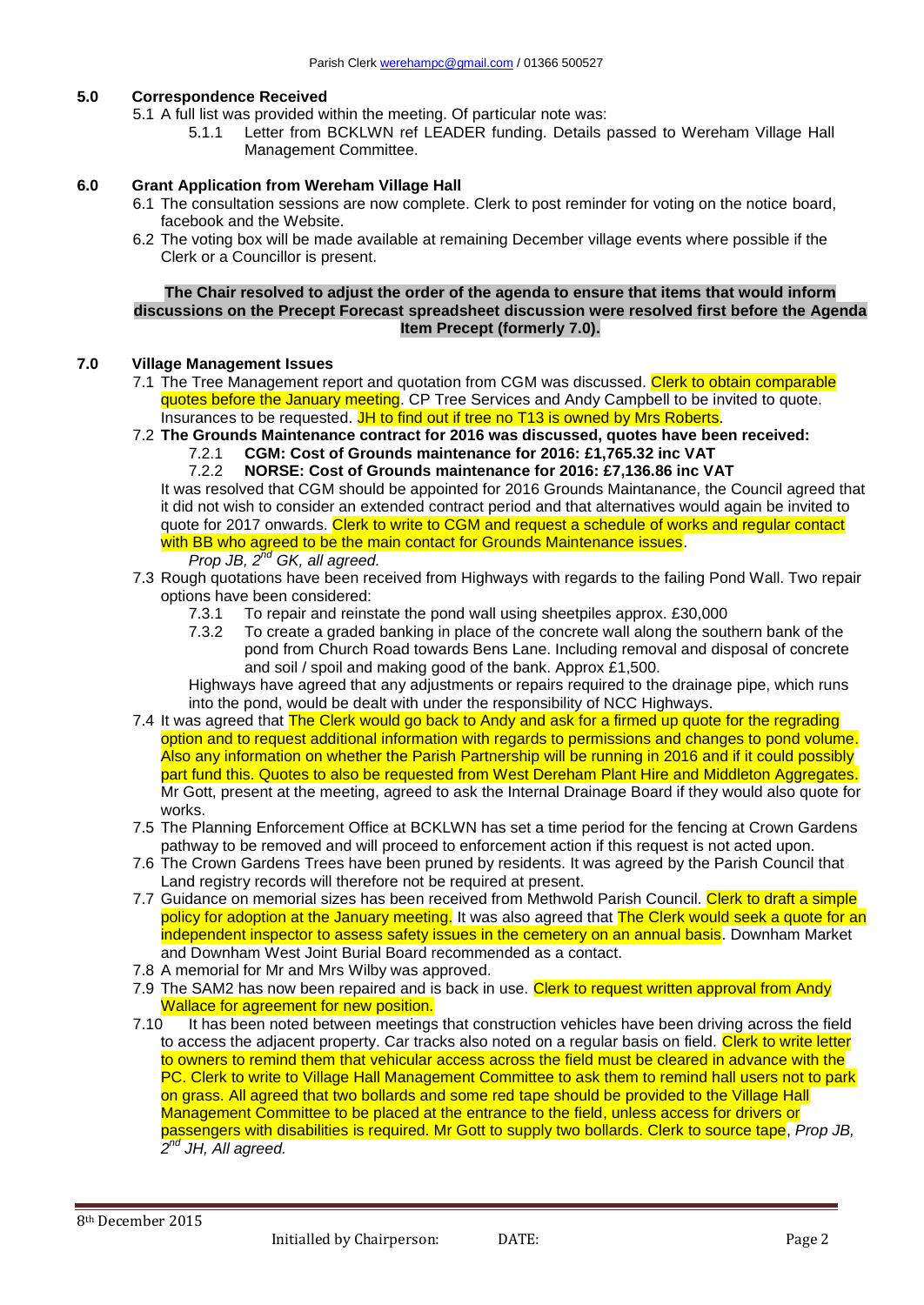### **8.0 Finance**

8.1 Accounts to 8<sup>th</sup> December 2015 were accepted and Councillors resolved for cheques to be signed and payments approved in accordance with the below. *Prop JB, 2ndJH, All agreed.*

| 08-12-15       | £480.00 | £55.00 Memorial Fee Parishioner (to be banked)     |
|----------------|---------|----------------------------------------------------|
| 08-12-15       |         | £95.00 Memorial Fee Non Parishioner (to be banked) |
| 08-12-15       |         | £225.00 Burial Fee Non parishioner (to be banked)  |
| $17 - 11 - 15$ |         | £105.00 Grave Reservation non parishioner          |

#### DIRECT DEBIT EXPENDITURE FOR PERIOD 10/11/15-08/12/15

| $28 - 11 - 15$ |        | 223.54 Cooper Salary Nov     |
|----------------|--------|------------------------------|
| $01 - 11 - 15$ |        | 41.98 EON Streetlighting Dec |
|                | 265.52 |                              |
|                |        |                              |

#### TRANSFERS MADE DURING PERIOD 10/11/15-08/12/15

£3,000 from Business Saver to Community Account

#### FOR AUTHORISATION AND PAYMENT 08/12/15

#### **CHEQUES:**

|         | £192.12 N Cooper extra hours and expenses                        |  |
|---------|------------------------------------------------------------------|--|
|         | £178.47 N Cooper Stamps and Envelopes for Community Consultation |  |
|         | £200.00 Haward Horological Church Clock Maintenance              |  |
|         | £77.00 Society of Local Council Clerks Membership 1year          |  |
|         | £60.00 Village Hall Room Hire                                    |  |
| £707.59 |                                                                  |  |

#### Balance as per cash book at 08/12/15

Business Saver £9,112,44 Community Account £3,048.90

#### **9.0 Parish Council Management Issues**

- 9.1 The Council discussed whether to be under the Sector Led Body for Auditing Procurement. The Council resolved to remain within this body and to not opt out. Prop JB,  $2^{nd}$  JR, All agreed
- 9.2 It was agreed that as the change to monthly meetings has neither shortened meeting length, nor improved efficiency, that bi-monthly meetings would be reinstated. It was agreed that Planning Meetings would be held as and when required. Clerk to seek advice from NorfolkALC on whether those applications which Councillors have no comment on, such as pruning a tree, can be dealt with between meetings, Clerk to rewrite Planning Policy following advice. To be included on January agenda.

## **10.0 Planning**

- 10.1 JB reported that the Parish Council was unable to speak at the LDF inspectors hearing and that it was disappointing that important issues which were raised at the hearing, such as lack of access to the site near to The Springs, had not been highlighted before and that not all the information had been passed on to the inspector. Councillor Storey to feed this back to the LDF Team.
- 10.2 Planning applications since the last meeting.
	- 10.2.1 15/01854/F, Construction of one bungalow, Corner House, Queens Close, Wereham: No objections
	- 10.2.2 15/01889/F, Construction of agricultural storage building, New College Farm, College Road, Wereham: No objections
	- 10.2.3 15/01944/F, Construction of two cottages following removal of existing agricultural buildings, land opposite the bungalow, Bens Lane, Wereham: No objections. Wereham